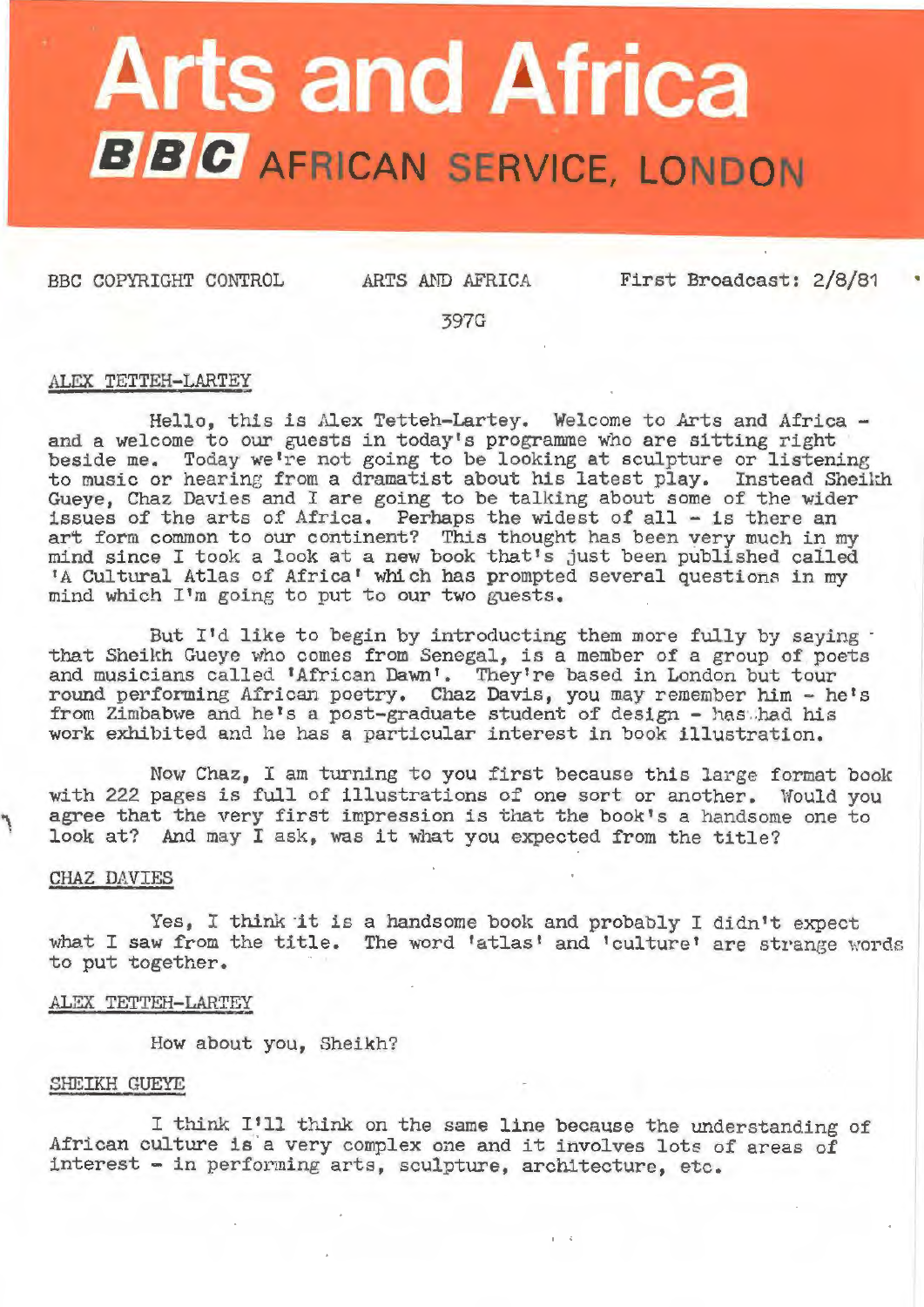# ALEX TETTEH-LARTEY

Well, this is what one would have thought isn't it? But it seems to me that the word 'culture' has been used here in the widest sense possible to include the whole of the human experience on the continent, comprising geographical experience, the political experience, the artistic experience, everything mixed together, so that gives a very wide scope in freedom of coverage to the editor or the authors.

# CHAZ DAVIES

Yes. but if you want, as the book says to pursue a subject like culture, you really have to take the bull by its horns and wrestle with the topic of culture. Culture is what we exist, how we exist, what makes us exist and looking through the book I found a lot of the points are very small and very general and this does not actually encompass culture. There are smaller aspects to culture that makes culture what it is. That's what I think.

#### SHEIKH GUEYE

If I try and define culture I would think it is the sum total of attitudes, habits and aptitudes of people in a given community with a given mode of production. There's one element in African culture which is that Man, Nature and God co-exist in their unity, where all those forces tend to merge and realise themselves in different artistic and literary expressions.

# ALEX TETTEH-LARTEY

Now would you consider the book a good introduction to non-Africans, also to Africans?

# CHAZ DAVIES

First of all the book is very glossy and maybe it tries to cover too wide a subject. If I had to break down the book and look at the sequence in which it is written, it mainly take three parts. The first part is to do with geography, the second part is to do with culture and the third part to do with the nations. Now in the second part which has to do with the culture we have three pages on main railway lines, then three pages on religion and then three pages, possibly, on kingdoms. Now I think that if you are going to tie in something, that is possibly the wrong way to do it and that that is probably a fault I see. I don't know what you think Sheikh.

# SHEIKH GUEYE

When they say that this book is designed for those who need to be better informed about this amazing continent that Africa is, you can feel the tendency towards writing for scholars, for experts, people who are in the universities or people who are not really related at all with the lives of the ordinary people. And that's why I think there is one thing basically missing which is the non-differentiation between popular African art and, say, official African art like royal art. You have some basic differences, on one hand with the material used when it's for kings it's either precious metals or durable metal whereas the popular art is basically ornamental or buildings shrines, and places of worship. So on one hand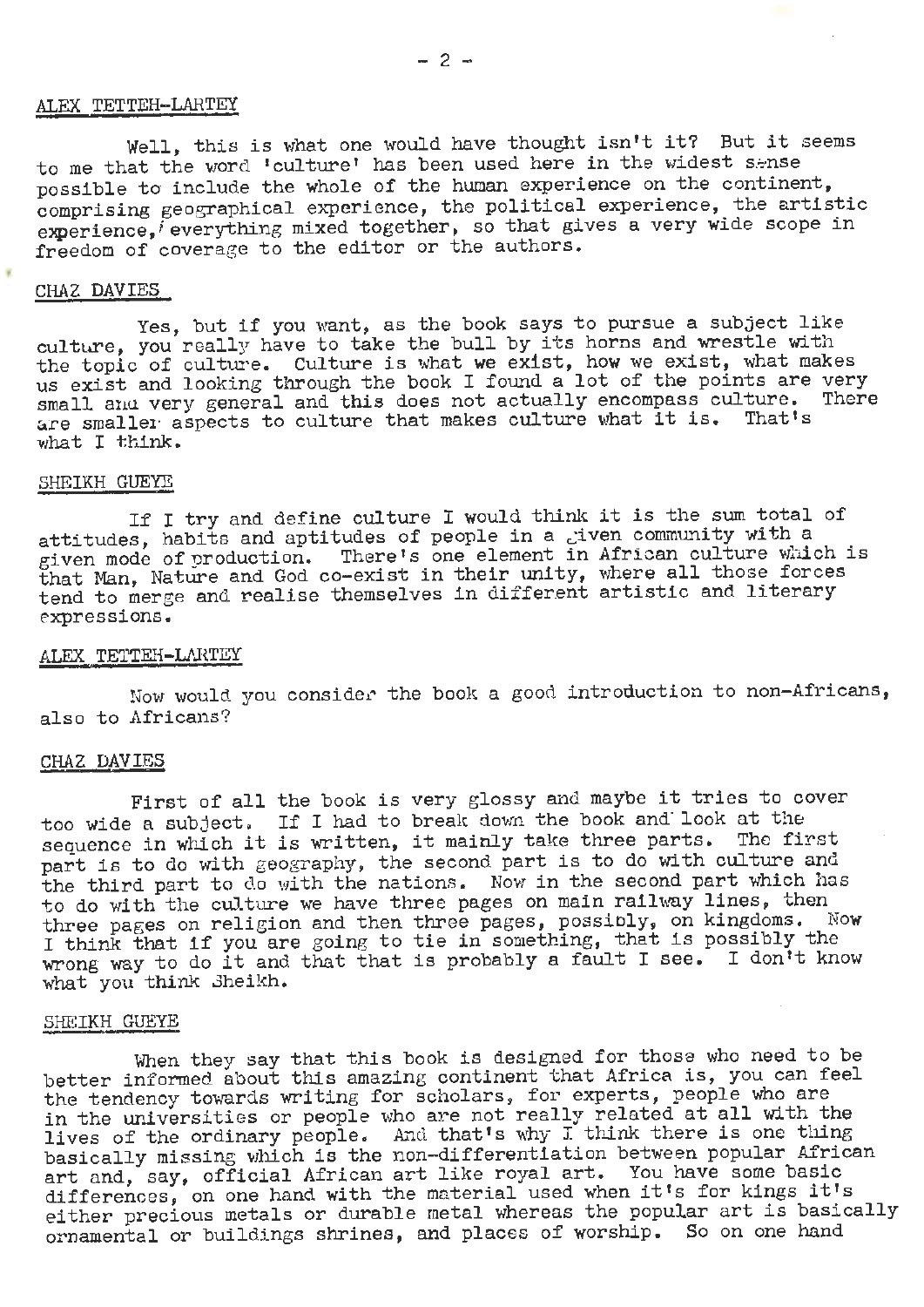# SHEIKH GUEYE

one is dedicated to maintaining the traditional beliet that the king is a divinity or a god and on the other hand one which is a protest and a consolation to that situation *in* African societies before an intervantion in Africa.

# ALEX TETTEH-LARTEY

Now with respect to the actual subjects treated, do you think that this book is retaining the kind of traditional view of Europeans and outsiders, their view of Africa, or do you think there is anything revolutionary?

# SHEIKH GUEYE

There is what I term 'cultural arrogance' from some western scholars who believe basically that Europe should be the custodian of all scholars who believe basically that Europe should be the customian of the culture. That's why I think it's important, if you look at the book, there might be a couple of African scholars who might have contributed and I think this is very revealing in a sense that our history, our culture our identity is studied by people outside those societies.

#### CHAZ DAVIES

What I want to add to that is that all these books that we have on African art seem to do the same thing, grab a whole lot of art pieces that are *in* famous museums and put them in this book. If anyone attempts to do a book like this, the failing is actually, by not grasping the actual roots of the situation to ask an African, to say: "OK, go about making a sculpture. For instance, what are the thoughts behind making the sculpture, what are the underlying decisinns behind everything you do" and document that an by documerting that you are actually giving an insight into culture as opposed to pictorial image of what you think the culture is.

# ALEX TETTEH-LARTEY

As a point of fact on this very issue one of the writers talking about the masks and things like that which are very largely featured. says that we don't really know what the intention is behind the making says that we don't really know what the intention is benind the making<br>of masks. Then, unfortunately, it doesn't go on to talk any further, it doesn't try to suggest what the intention might be or what attempts have been made to find out what the intentions are. It just goes on straight away to describe the masks.

# CHAZ DAVIES

Of course. And more than that these are all design decisions, these are all cultural decisions and these are all part 0£ the philosophy which people love and this is all culture.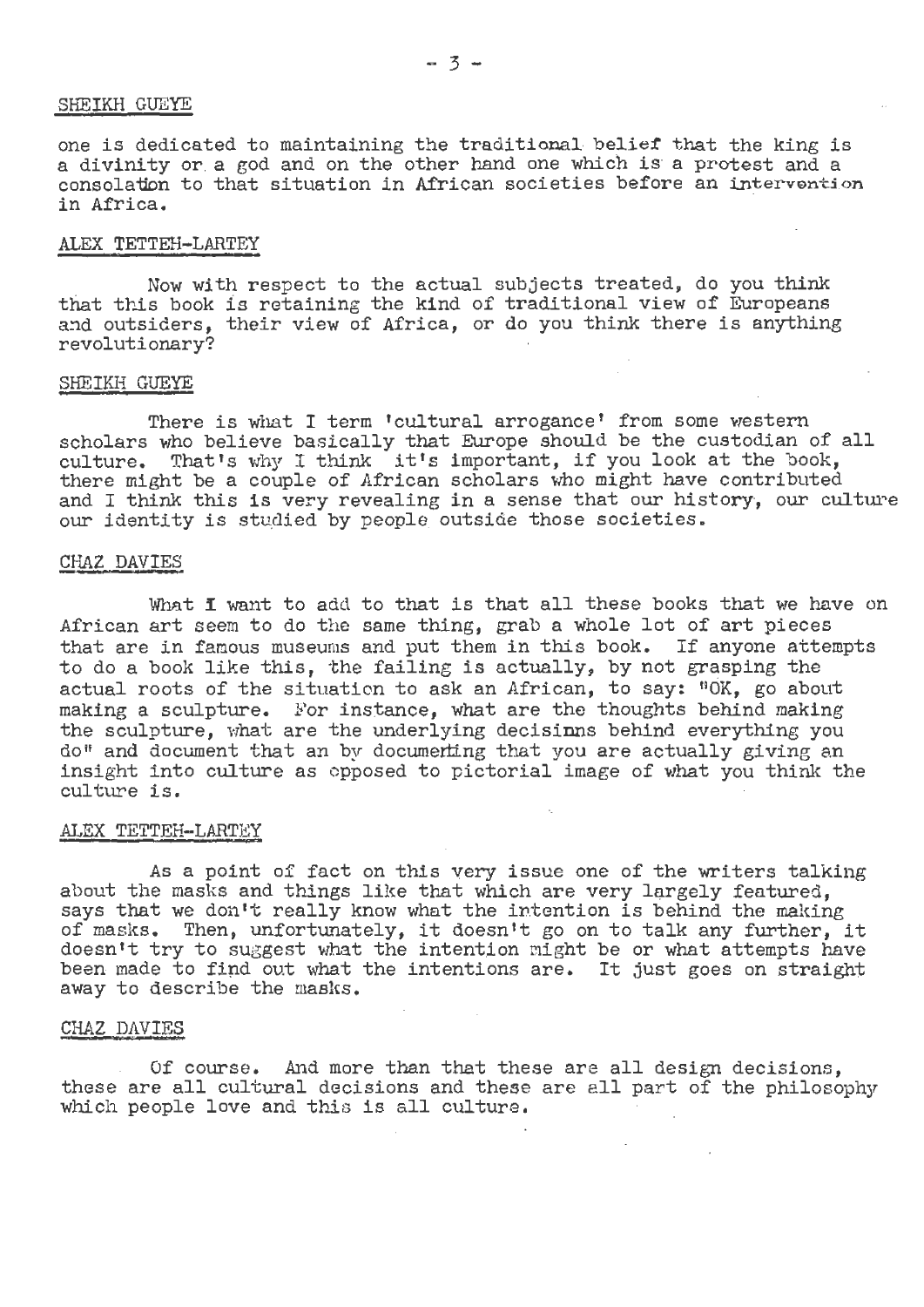# ALEX TETTEH-LARTEY

Well we have, more or less, adversely criticised the book up to this point. I am sure there are other subjects very well treated which vou found very absorbing. Chaz....

# CHAZ DAVIES

I wouldn't say absorbing, I would use the words 'pleasing to look at'. I think the maps and the colour illustrations and some of the photographs are very interesting and I would think as a reference book it probably works well if you want to know how many people live in Nigeria, how many religions you have in Nigeria, what it looks like, the geographical regions ••• I would probably even say maybe that this book should have been called an African encyclopedia as opposed to a cultural atlas. I don't know what you think Sheikh.

# SHEIKH GUEYE

Yes, because the title is very ambitious and there are some items missing like tales, legends, myths, etc., poetical items, lullabies, songs. recitations and functional items which people develop and know how to conduct ones behaviour towards a neighbour...

# ALEX TETTEH-LARTEY

Yes, I agree with you completely there. I think there is a glaring omission of literature. The bool< hardly talks about African literature. Well, in discussing the book we've been talking about the diversity of African culture but do you think thereis anything which can be described as common to all African peoples, a culture common to all of us?

# SHEIKH GUEYE

Yes, I think there is such a thing called African culture. There are features we share together. I've just mentioned two like African dances, for example. What are the basic characteristics of African dances? That's one. The fact that dances imitate or mimic animals; there is an avoidance of bodily contact; that the dancer does not fight his weight, he accepts it because of the horizontal structures people are used to; there is the fluid steps as opposed to the erect gait of a European dancer; there is concentration upon movement outward from the pelvic region which people in other societies find rude or shrewd. Thereis another one about the conception people have of themselves in society. I talked earlier on about man, nature and god living together, dwelling together and this results in the fact that we have some tales, for example in Senegal, about cosmology, the origin of man, how there is the sun and the stars. which strech .further down into Upper Volta, to Gabon which are very much the same. So we can talk about an African culture or literature but the reality has changed and people in a given area have developed certain aspects of that commonness which are Senegalese particularities of African culture and that is true for the rest of the continent.